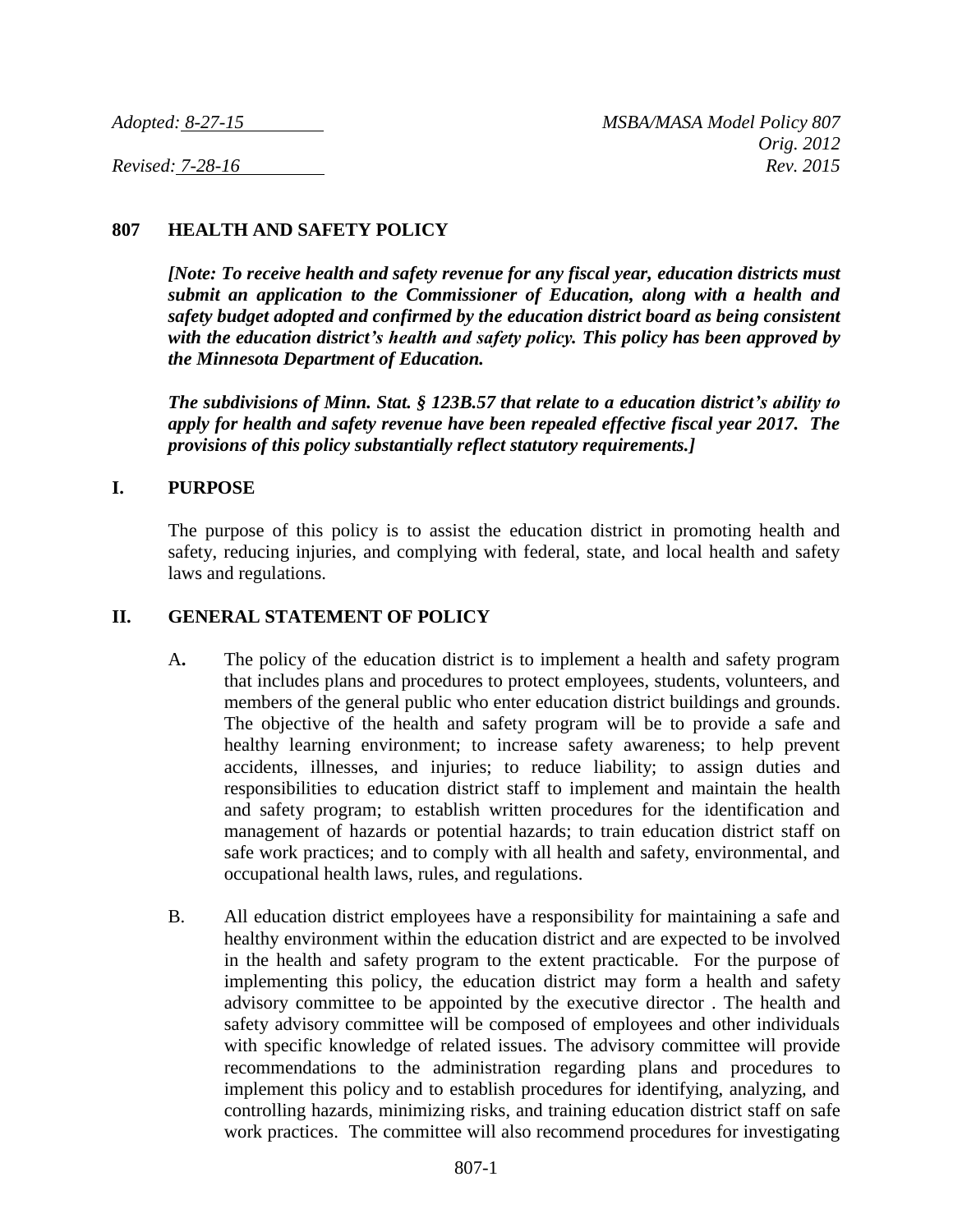accidents and enforcement of workplace safety rules. Each recommendation shall include estimates of annual costs of implementing and maintaining that proposed recommendation. The executive director may request that the safety committee established under Minn. Stat. § 182.676 carry out all or part of the duties of the advisory committee or the advisory committee may consider recommendations from a separate safety committee established under Minn. Stat § 182.676.

# **III. PROCEDURES**

- A. Based upon recommendations from the health and safety advisory committee and subject to the budget adopted by the education district board to implement or maintain these recommendations, the administration will adopt and implement written plans and procedures for identification and management of hazards or potential hazards existing within the education district in accordance with federal, state, and local laws, rules, and regulations. Written plans and procedures will be maintained, updated, and reviewed by the education district board on an annual basis and shall be an addendum to this policy. The administration shall identify in writing a contact person to oversee compliance with each specific plan or procedure.
- B. To the extent that federal, state, and local laws, rules, and regulations do not exist for identification and management of hazards or potential hazards, the health and safety advisory committee shall evaluate other available resources and generally accepted best practice recommendations. Best practices are techniques or actions which, through experience or research, have consistently proven to lead to specific positive outcomes.
- C. The education district shall monitor and make good faith efforts to comply with any new or amended laws, rules, or regulations to control potential hazards.

## **IV. PROGRAM AND PLANS**

- A. For the purpose of implementing this policy, the administration will, within the budgetary limitations adopted by the education district board, implement a health and safety program that includes specific plan requirements in various areas as identified by the health and safety advisory committee. Areas that may be considered include, but are not limited to, the following:
	- 1. Asbestos
	- 2. Fire and Life Safety
	- 3. Employee Right to Know
	- 4. Emergency Action Planning
	- 5. Combustible and Hazardous Materials Storage
	- 6. Indoor Air Quality
	- 7. Mechanical Ventilation
	- 8. Mold Cleanup and Abatement
	- 9. Accident and Injury Reduction Program: Model AWAIR Program for Minnesota Schools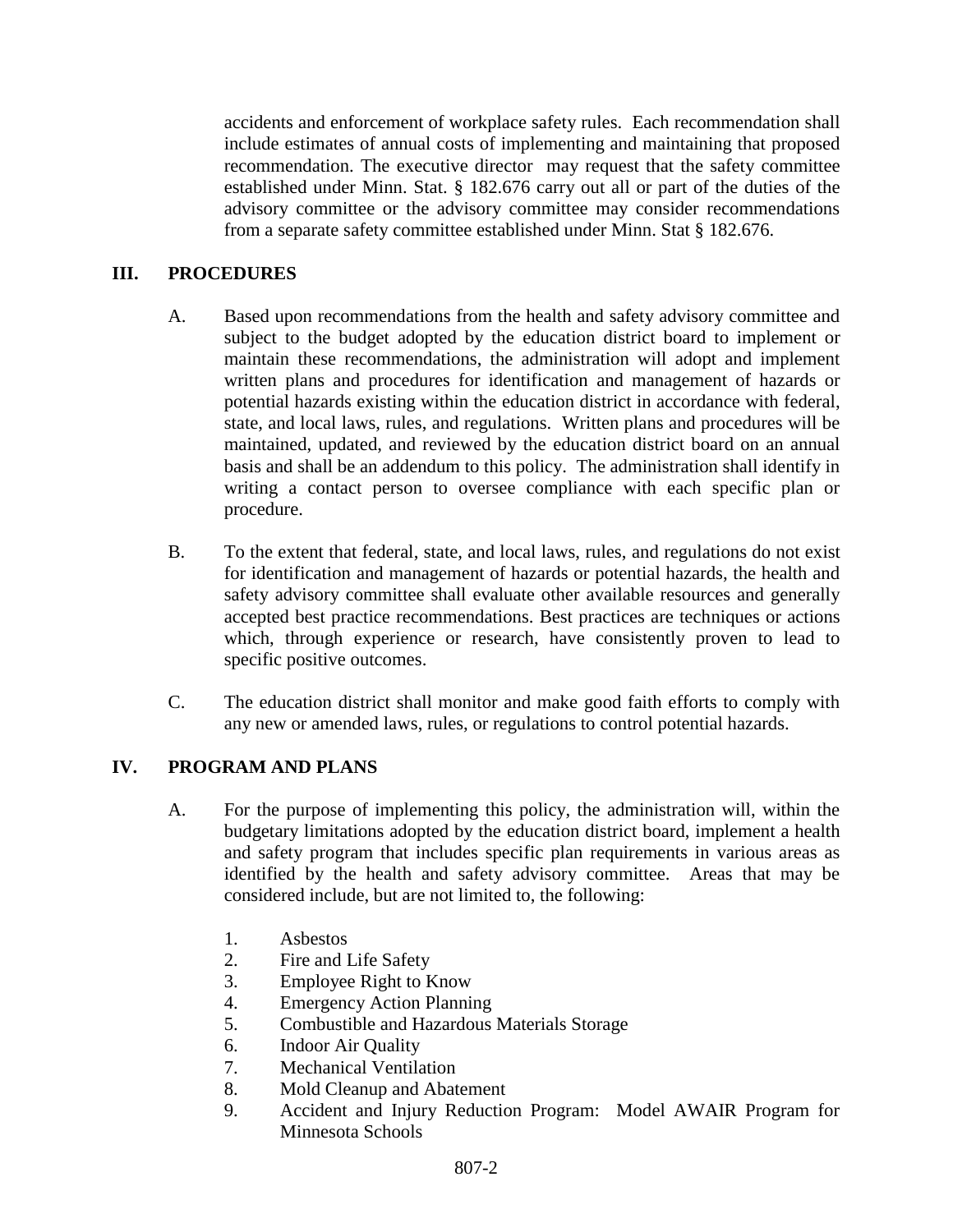- 10. Infectious Waste/Bloodborne Pathogens
- 11. Community Right to Know
- 12. Compressed Gas Safety
- 13. Confined Space Standard
- 14. Electrical Safety
- 15. First Aid/CPR/AED
- 16. Food Safety Inspection
- 17. Forklift Safety
- 18. Hazardous Waste
- 19. Hearing Conservation
- 20. Hoist/Lift/Elevator Safety
- 21. Integrated Pest Management
- 22. Laboratory Safety Standard/Chemical Hygiene Plan
- 23. Lead
- 24. Control of Hazardous Energy Sources (Lockout/Tagout)
- 25. Machine Guarding
- 26. Safety Committee
- 27. Personal Protection Equipment (PPE)
- 28. Playground Safety
- 29. Radon
- 30. Respiratory Protection
- 31. Underground and Above Ground Storage Tanks
- 32. Welding/Cutting/Brazing
- 33. Fall Protection
- 34. National Emission Standards for Hazardous Air Pollutants for School Generators established by the United States E.P.A.
- 35. Other areas determined to be appropriate by the health and safety advisory committee.

If a risk is not present in the education district, the preparation of a plan or procedure for that risk will not be necessary.

- B. The administration shall establish procedures to ensure, to the extent practicable, that all employees are properly trained and instructed in job procedures, crisis response duties, and emergency response actions where exposure or possible exposure to hazards and potential hazards may occur.
- C. The administration shall conduct or arrange safety inspections and drills. Any identified hazards, unsafe conditions, or unsafe practices will be documented and corrective action taken to the extent practicable to control that hazard, unsafe condition, or unsafe practice.
- D. Communication from employees regarding hazards, unsafe or potentially unsafe working conditions, and unsafe or potentially unsafe practices is encouraged in either written or oral form. No employee will be retaliated against for reporting hazards or unsafe or potentially unsafe working conditions or practices.
- E. The administration shall conduct periodic workplace inspections to identify